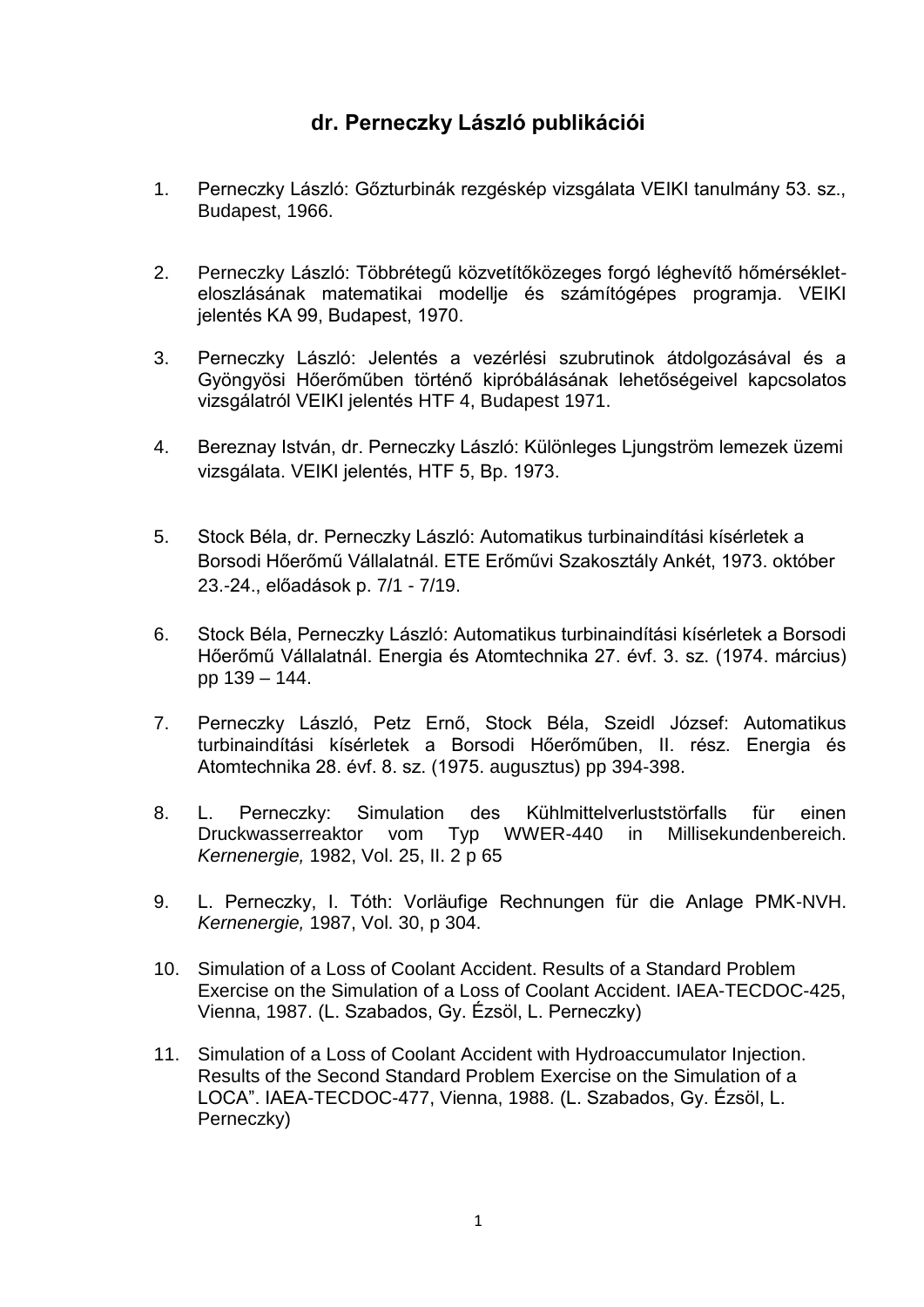- 12. Simulation of a Loss of Coolant Accident with a Leak on the Hot Collector of the Steam Generator. Results of the Third Standard Problem Exercise". IAEA-TECDOC-586, Vienna, 1991. (L. Szabados, Gy. Ézsöl, L. Perneczky)
- 13. Simulation of a Loss of Coolant Accident without High Pressure Injection but with Secondary Side Bleed and Feed". IAEA-TECDOC-848, Vienna, 1995. (L. Szabados, Gy. Ézsöl, L. Perneczky)
- 14. L. Perneczky, Gy. Ézsöl, L. Szabados: IAEA SBLOCA Standard Problem Exercises on the PMK-NVH Test Facility. Jahrestagung Kerntechnik '91. Bonn, Germany, May 14–16, 1991. Proceedings pp 151–154.
- 15. Perneczky László: Database for Thermal-Hydraulic System Codes. Reference Reactor: VVER-440/213 in Paks NPP. KFKI-AEKI Budapest, 1994.
- 16. Perneczky László: HANDBOOK for VVER-440/213 RELAP5/MOD3.2 Input Model (6-loop representation) KFKI AEKI Budapest, 1994.
- 17. L. Szabados, Gy. Ézsöl, L. Perneczky, E. Krepper, H.-M. Prasser, F. Schäfer: Two-phase flow behaviour during a medium size cold leg LOCA test on PMK-2 (IAEA - SPE-4) Forschungszentrum Rossendorf FRZ-101 August 1995.
- 18. L. Perneczky: VVER-440 Specific PRI-SE Accident: the Steam Generator Collector Rupture, Experiments in the Hungarian PMK Test Facility, the IAEA-SPE-3 and Analyses in AGNES Project. Lecture notes of IAEA Workshop on Advanced Code Validation and Uncertainty Evaluation, Trnava, Slovakia, October 21–31, 1996.
- 19. Gy. Ézsöl, L. Perneczky, A. Guba, E. Krepper, H.-M. Prasser, F. Schäfer: Simulation of a Small Cold-Leg-Break Experiment at the PMK-2 Test Facility using the RELAP5 and ATHLET Codes. *Nuclear Technology,* 1997, Vol. 118, pp 162–174.
- 20. L. Perneczky, I. Tóth: Pre-Test Calculations of PMK-2 Tests using RELAP5/MOD3.2.Beta. Fall CAMP Meeting, Bethesda, USA, October 21–23, 1998.
- 21. L. Perneczky, G. Baranyai, A. Guba, Gy. Ézsöl, I. Tóth: Description and RELAP5 Assessment of the PMK-2 CAMP-CLB Experiment. 2% Cold Leg Break without HPIS with Secondary Bleed. U.S. Nuclear Regulatory Commission, NUREG/IA-0201.
- 22. L. Szabados, Gy. Ézsöl, L. Perneczky, I. Tóth: Final Report on the PMK Projects. Vol. I. Results of Experiments Performed in the PMK-2 Facility for VVER Safety Studies. Akadémiai Kiadó, Budapest 2007. ISBN 978-963-05- 846-6. + Database of 50 Experiments on DVD.